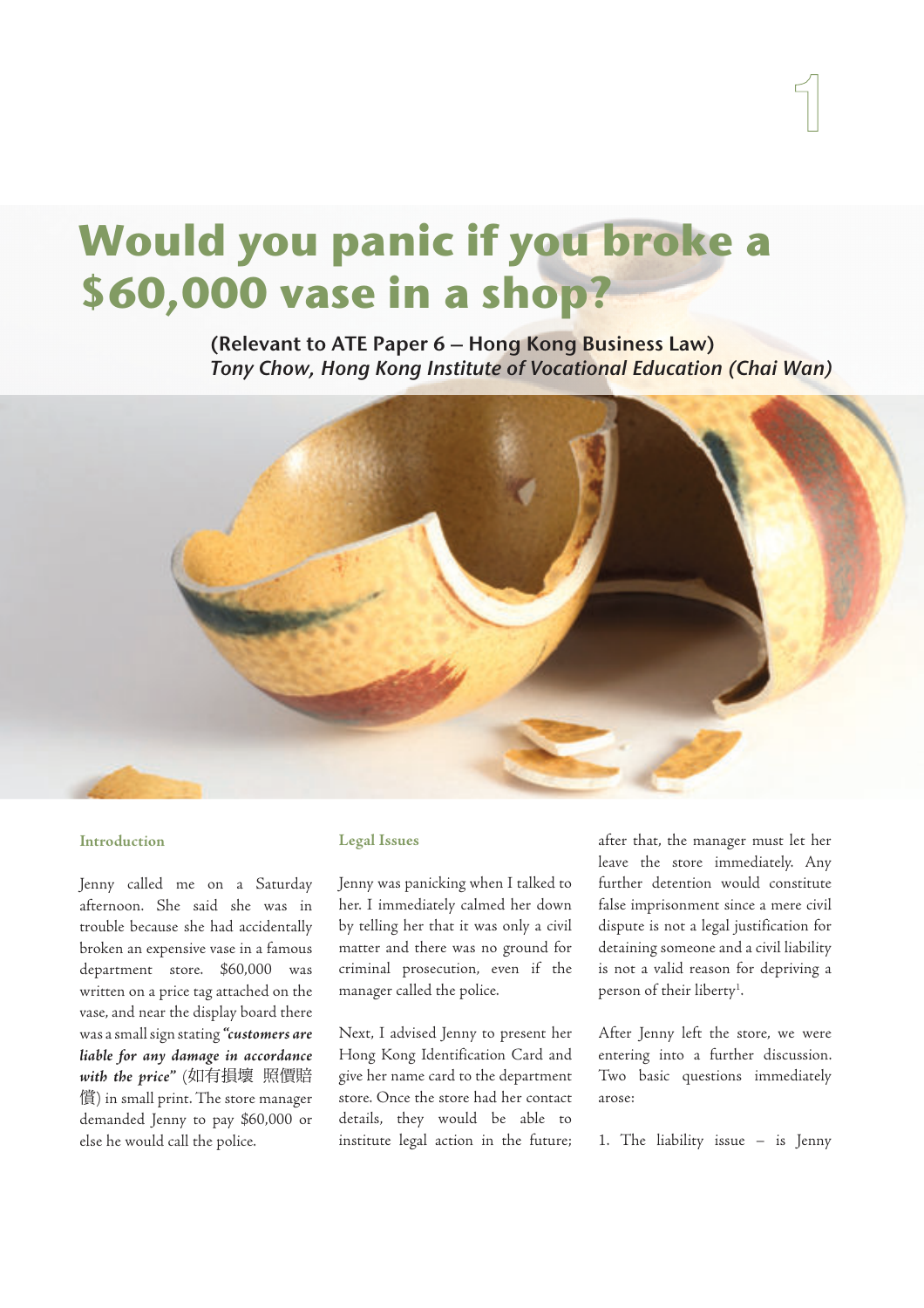responsible for the damage?

2. The quantum issue – if there is a liability<sup>2</sup> , how much does she have to pay to compensate the store for breaking the vase?

In order to determine the first issue, we needed to know whether Jenny was liable for the damage that she caused. In other words, what cause of action (legal basis) would the store have to enable it to sue Jenny?

There are only two causes of action possible in this case:

- Negligence under common law in tort
- Breach of contract

# **Liabilities**

**Common law negligence under tort** Negligence is straightforward in this case since Jenny had a duty of care towards the store.<sup>3</sup> Her negligence caused the breaking of the vase and the store suffered a monetary loss as a result. Therefore Jenny is liable to compensate the store under the heading of common law negligence.

# **Was there a contract?**

Does the statement in the sign **"customers are liable for any damage in accordance with the price"** bind Jenny? This statement is binding on the customer only if it constituted a contractual term and in order to be a contractual term, the sign must meet all the essential requirements to the creation of a contract. In

general, those essential requirements are contractual intention, offer, acceptance, consideration, contracting capacity of the parties and legality of the contract.

There are two types of contract: bilateral and unilateral. A bilateral contract exists where both parties offer and accept the contractual terms directly. A unilateral contract exists where a person puts up a notice to the general public and requests any person to perform a certain task for some consideration in return. The person who posts the notice is bound to give the consideration to any person who performs the task<sup>4</sup>.

I advised Jenny that the statement probably does not constitute a unilateral contractual term between her and the store for the following reasons:

Firstly, according to common law, in order for a statement to become a valid contractual term, Jenny must be aware of the statement and agree to it before breaking the vase. Nobody can unilaterally impose any term on another party after the act has taken place: the timing will simply be too late.<sup>5</sup>

Secondly, as Jenny was unaware of the sign before she broke the vase and she did not agree to the statement at any time, there was no consensus ad idem (meeting of the minds) with which the statement was accepted.

Thirdly, the writing on the sign was

too small: if clauses are considered to be onerous, the words must be large sized and conspicuous<sup>6</sup>.

# **Quantum**

**Quantum arising from the contract** If Jenny had been aware of the statement **"customers are liable for any damage in accordance with the price"** and had agreed upon it before she broke the vase, then it would constitute a contractual term which binds her. Thus we need to analyze the quantum arising from the contractual statement.

This statement in itself is an agreed damages clause payable on an occurrence of an event. If the \$60,000 figure represented the genuine preestimate of the loss in which the store suffered, then Jenny would be liable for the whole sum of \$60,000 (if the statement has a contractual effect).

However, if the \$60,000 clause exceeded the compensation for the actual loss the store suffered or was imposed as a threat to compel customers to be meticulous when shopping, then it would constitute a penalty clause and it would be unenforceable.

There is no formula or conclusive factor in law to decide the distinction between a penalty and liquidated damage; every case must be decided on its own facts<sup>7</sup> . The line drawn by the courts is that the sum stipulated cannot be extravagant and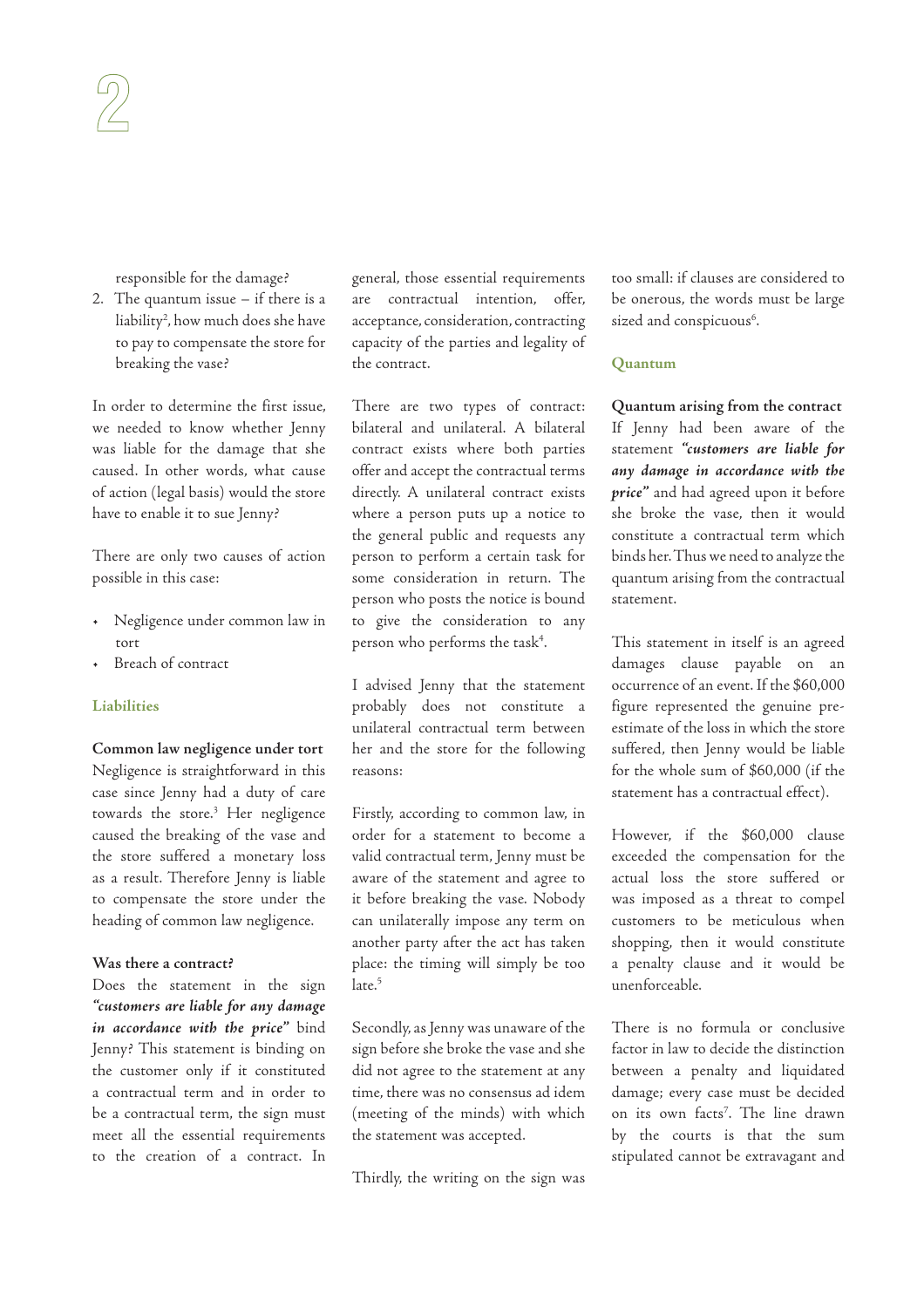unconscionable when compared with the greatest pre-estimated amount, or if the sum stipulated is greater than that which ought to have been paid $^8\cdot$ 

Another point to note is that contract law prohibits unjust enrichment, i.e. a party refrains from making a profit in compensation since the principle of damages is to put the injured party back into the position it would have been in if the damage had not occurred – any amount beyond that would seem to be unjust.

Since we concluded that the statement had no contractual effect, Jenny should not be liable for the damage written on the price tag. She need only be responsible for any damage arising from the tort of negligence.

# **Quantum arising from the tort**

The general principle approach The general principle for the measure of damages in tort is to restore the injured party to the position it was in before the tort was committed: in other words, to put the plaintiff back into their pre-injury position.

#### The market price approach

For damage to property, compensation for the loss could be measured as the market value of the property at the time of destruction<sup>9</sup>.

Damages in tort are not an all-or-none affair. Damages can be apportioned on the percentage of the defendant's